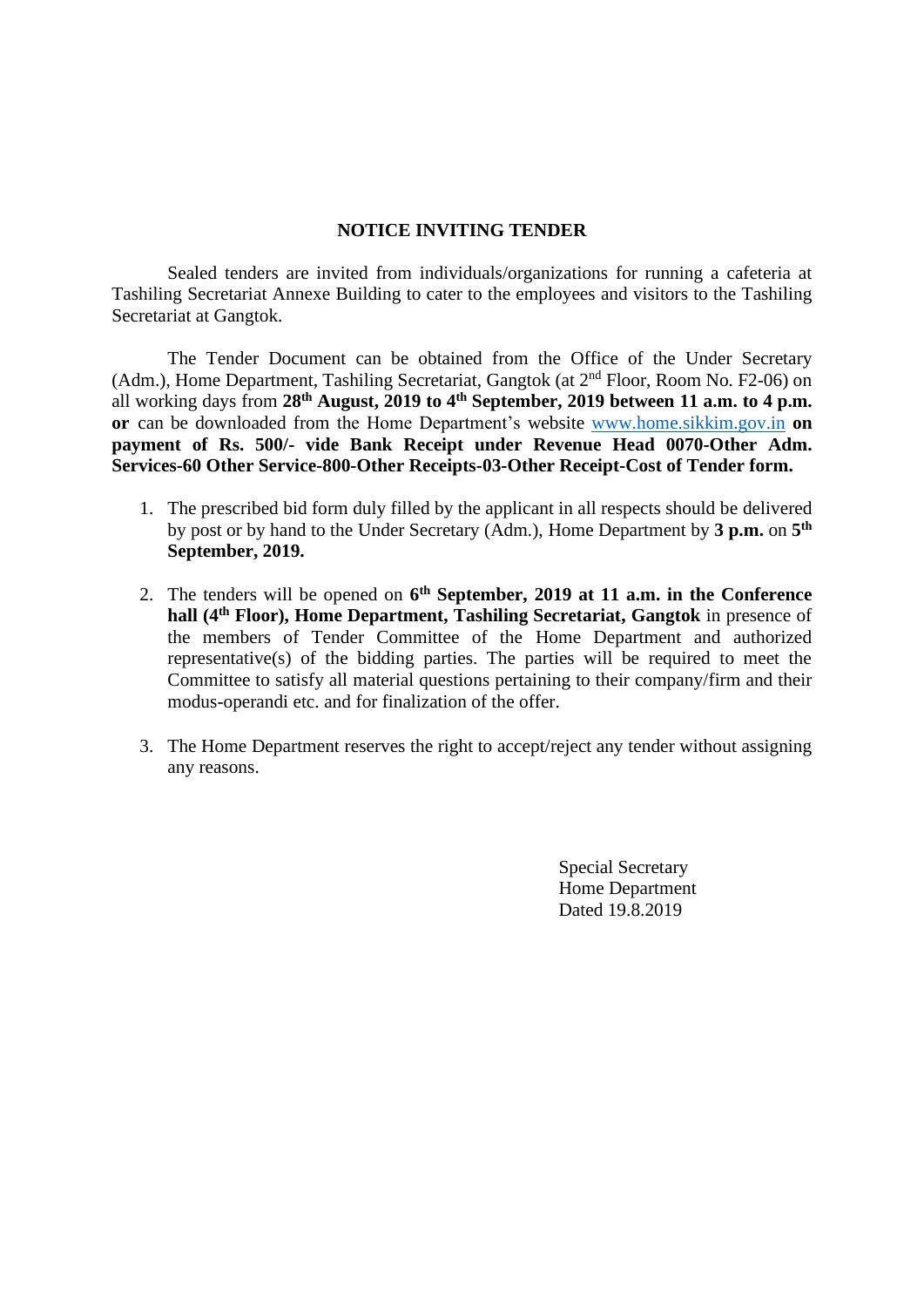# **TENDER DOCUMENT FOR RUNNING CAFETERIA AT TASHILING SECRETARIAT ANNEXE BUILDING**

| SI.<br>No. | <b>Particulars</b>                     | <b>Description</b>                                                                                                                                                                                                                                                                                                                                                 |
|------------|----------------------------------------|--------------------------------------------------------------------------------------------------------------------------------------------------------------------------------------------------------------------------------------------------------------------------------------------------------------------------------------------------------------------|
| 1.         | <b>Scope of Work</b>                   | An area measuring 4088.16<br>shall be<br>sq. feet<br>made<br>available to the successful<br>bidder for running cafeteria<br>in the Tashiling Secretariat<br>building.<br><b>Annexe</b><br><b>The</b><br>required<br><b>Licensee</b><br>is<br>to<br>supply tea, coffee, lunch, cold<br>drinks, snacks, etc. to the<br>employees and visitors to the<br>Secretariat. |
| 2.         | <b>Cost of tender document</b>         | Rs. 500/-                                                                                                                                                                                                                                                                                                                                                          |
| 3.         | <b>Availability of tender document</b> | $28th$ August, 2019 to 4 <sup>th</sup><br>September, 2019 between<br>11 a.m. to 4 p.m.<br>Room No. F2-06, 2nd Floor,<br><b>Home Department, Tashiling</b><br>Secretariat,<br>Gangtok<br>or<br>download<br>from<br>www.home.sikkim.gov.in                                                                                                                           |
| 4.         | Last date for submission of bid        | By 3 p.m. on 5 <sup>th</sup> September,<br>2019.                                                                                                                                                                                                                                                                                                                   |
| 5.         | Date and place of opening of tender    | $6th$ September, 2019 at 11<br>a.m.                                                                                                                                                                                                                                                                                                                                |
|            |                                        | Conference Hall (4 <sup>th</sup> Floor),<br><b>Tashiling</b><br>Secretariat,<br>Gangtok                                                                                                                                                                                                                                                                            |
| 6.         | <b>Earnest Money Deposit</b>           | Rs. 5,000/- in the form of TDR<br>of State Bank of Sikkim in<br>favour of "The Sr. Accounts<br>Officer, Home Department,<br><b>Government of Sikkim"</b>                                                                                                                                                                                                           |
| 7.         | <b>Address for communication</b>       | <b>Under</b><br>Secretary (Adm.),<br><b>Home Department, Tashiling</b><br>(2 <sup>nd</sup><br>Secretariat,<br>Gangtok<br><b>Floor; Room No. F2-06)</b>                                                                                                                                                                                                             |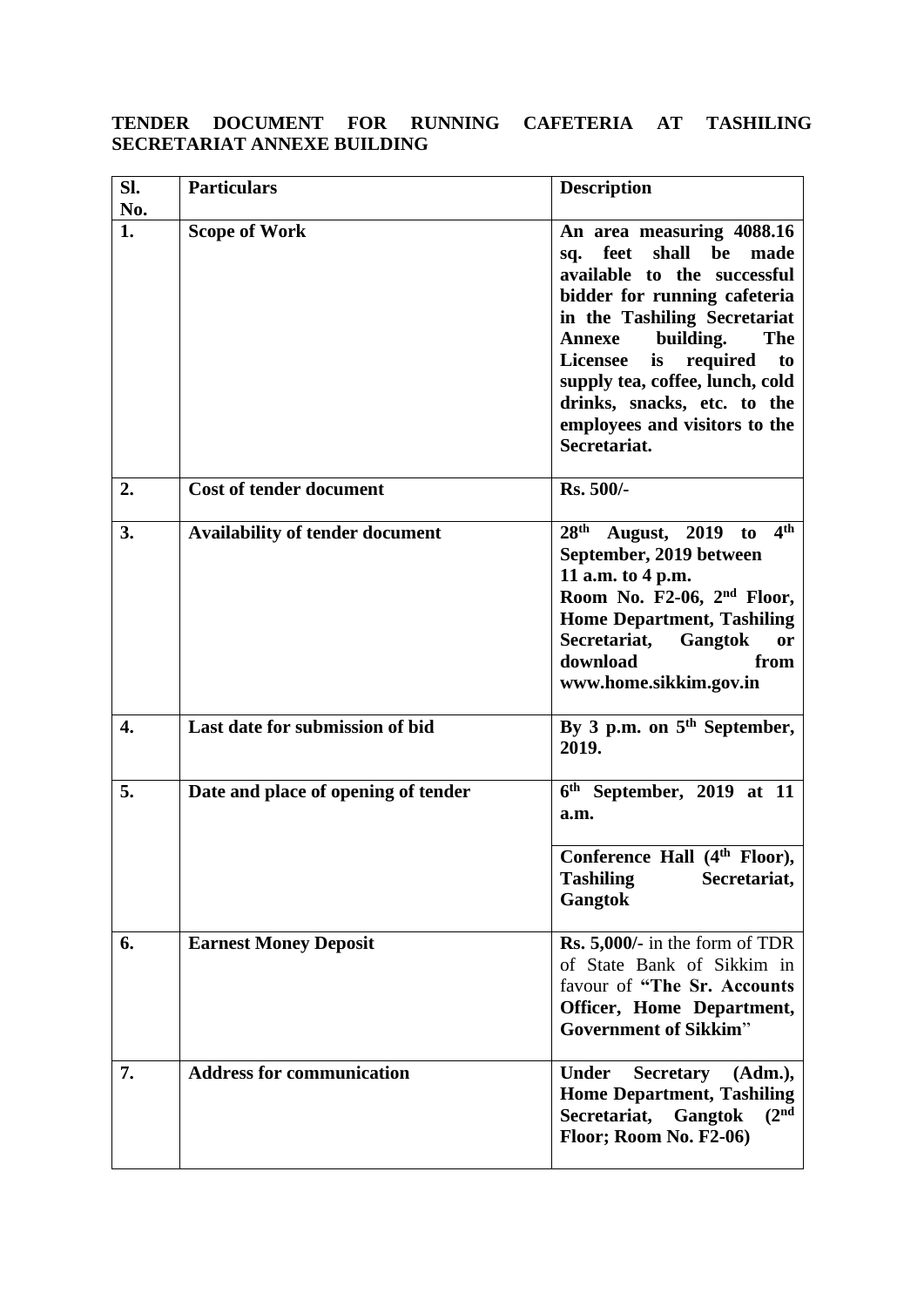## **GUIDELINES FOR SUBMISSION OF TENDER FOR RUNNING CAFETERIA AT TASHILING SECRETARIAT ANNEXE BUILDING**

## **General**

1. The contract is for running the Cafeteria at Tashiling Secretariat Annexe building for which an area measuring 4088.16 sq. feet shall be made available to the successful bidder. However, the cafeteria shall be run under certain conditions which are stipulated hereinafter and in the terms and conditions at Appendix-B.

2. Each and every page of the bid must be signed by the bidder himself.

3. Any bid not signed on each page may be rejected.

4. Any overwriting or cutting in the bid document must be avoided. However, if any over writing or cutting is caused due to some unavoidable reason, the same must be duly attested by the person signing the bid document.

5. The tenderer is not allowed to make additions/alterations in the tender paper. Such additions and alterations shall be at the tenderers own risk and shall render the tender to be summarily rejected. Conditional tenders shall not be accepted.

5. The tenderer shall give his/her full permanent as well as temporary address in Annexure 1 and shall also furnish/attached proof thereof.

6. The bidder whose bid is accepted, shall submit **Rs. 50/-** non- judicial stamp paper at its own cost to the Home Department for preparing the contract agreement to be signed by both the parties.

## **Eligibility Criteria**

7. The bidder who has an experience of running such a cafeteria in Government departments, public undertakings and/or renowned educational institutions or elsewhere, may apply along with sufficient proof of its experience/ability of running such cafeteria.

8. The bidder must have Sikkim Subject Certificate or Certificate of Identification issued under the provisions of Establishment Department, Government of Sikkim Notification No. 5 (925)/Gen Est dated 9.4.1981, PAN Number and GST/GSTIN number. The bidder whom the contract is finally awarded shall have a GST number for the cafeteria in question as well, if the related law so requires.

## **Earnest Money Deposit (EMD)**

9. Every bid must be attached with an Earnest Money Deposit of **Rs. 5,000/-** in the form of TDR of State Bank of Sikkim in favour of the **"The Sr. Accounts Officer, Home Department, Government of Sikkim**". Any bid which is not accompanied by the earnest money deposit shall be summarily rejected.

10. The earnest money of the successful tenderer will be liable to be forfeited as liquidated damages in the event of any evasion, refusal or delay on his part in signing the agreement. The earnest money of the tenderer who withdraws its tender in breach of conditions of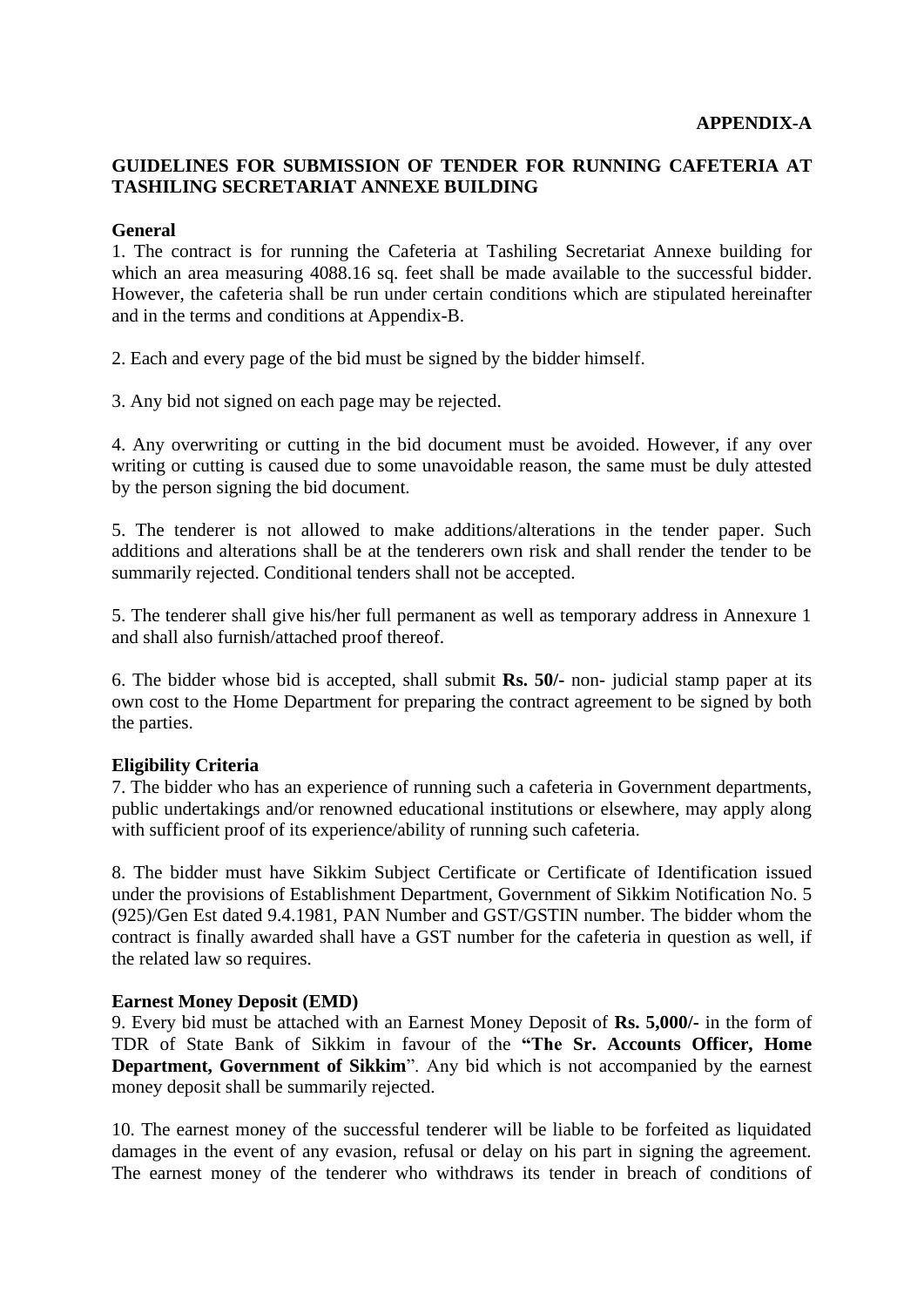contract and who evades or refuses to sign the contract bond after acceptance of its tender within the period of its validity, will also be liable to forfeiture.

11. a. The EMD of unsuccessful bidders shall be refunded after completion of the bidding process. However, the same shall be refunded within 30 days after the receipt of written request from the bidder concerned in this behalf.

b. The EMD should be valid for a period of minimum three months.

c. The EMD of the bidder whose bid is finally accepted, shall be returned on deposit of the due security deposit as stipulated in the Terms & Conditions in Appendix-B.

## **Documents to be attached with the bid**

12. The bidder must attach the TDR and self-attested copies of the following documents along with the bid. Any bid not accompanied by such documents would be liable for rejection:

a. Income Tax Registration Certificate, PAN No., SSC/COI

- b. Firm/Company Registration Certificate.
- c. GST Registration Certificate/No.
- d. Other Statutory Registrations/Licenses/Trade Licence/PFA
- e. Details/particulars of the firm submitting the bid in Annexure-1.
- f. TDR of Rs. 5000/- (Rupees Five Thousand) only towards EMD.
- g. Address proof.

h. Other documents as may be deemed necessary and as is required under any other provision of the bid document and not mentioned herein above.

#### **Submission of Bid**

13. The bid shall consist of entire Tender document i.e. Appendix-A, Appendix-B and Annexure-1. Along with it, all the documents as detailed in para 12 above ('a' to 'h') should also be attached. The bid shall be submitted in a sealed envelope, superscribed **"TENDER FOR RUNNING CAFETERIA AT TASHILING SECRETARIAT ANNEXE BUILDING**" latest **by 3 p.m. on 5 th September, 2019,** in the Office of the Under Secretary (Adm.), Home Department, Room No. F2-06, Tashiling Secretariat, Gangtok.

14. Any bid received after the aforesaid date and time shall be summarily rejected and will not be considered under any circumstances, whatsoever and no explanation to the effect that delay in submission has been caused due to postal lapse, shall be entertained.

15. The tender will remain valid for 30 days from the date of opening. After submission of the bid, it shall be deemed that the bidder has undertaken to keep its tender open for acceptance for the entire period of 30 days and will have no right to withdraw the same before expiry of the saidperiod. In case, intimation of its acceptance is issued to the Licensee at a later date, the bidder shall be competent to refuse.

## **Opening of Bids**

16. Tender/Bids **will be opened on 6 th September, 2019 at 11 a.m. in the Conference Hall (4th Floor), Tashiling Secretariat, Gangtok** in the presence of authorized representative(s), if any, of bidding parties and the members of Tender Committee of the Home Department. The bidders will also be required to meet the Committee to satisfy all material questions pertaining to their company/ firm and their modus-operandi etc.and finalization of the offer.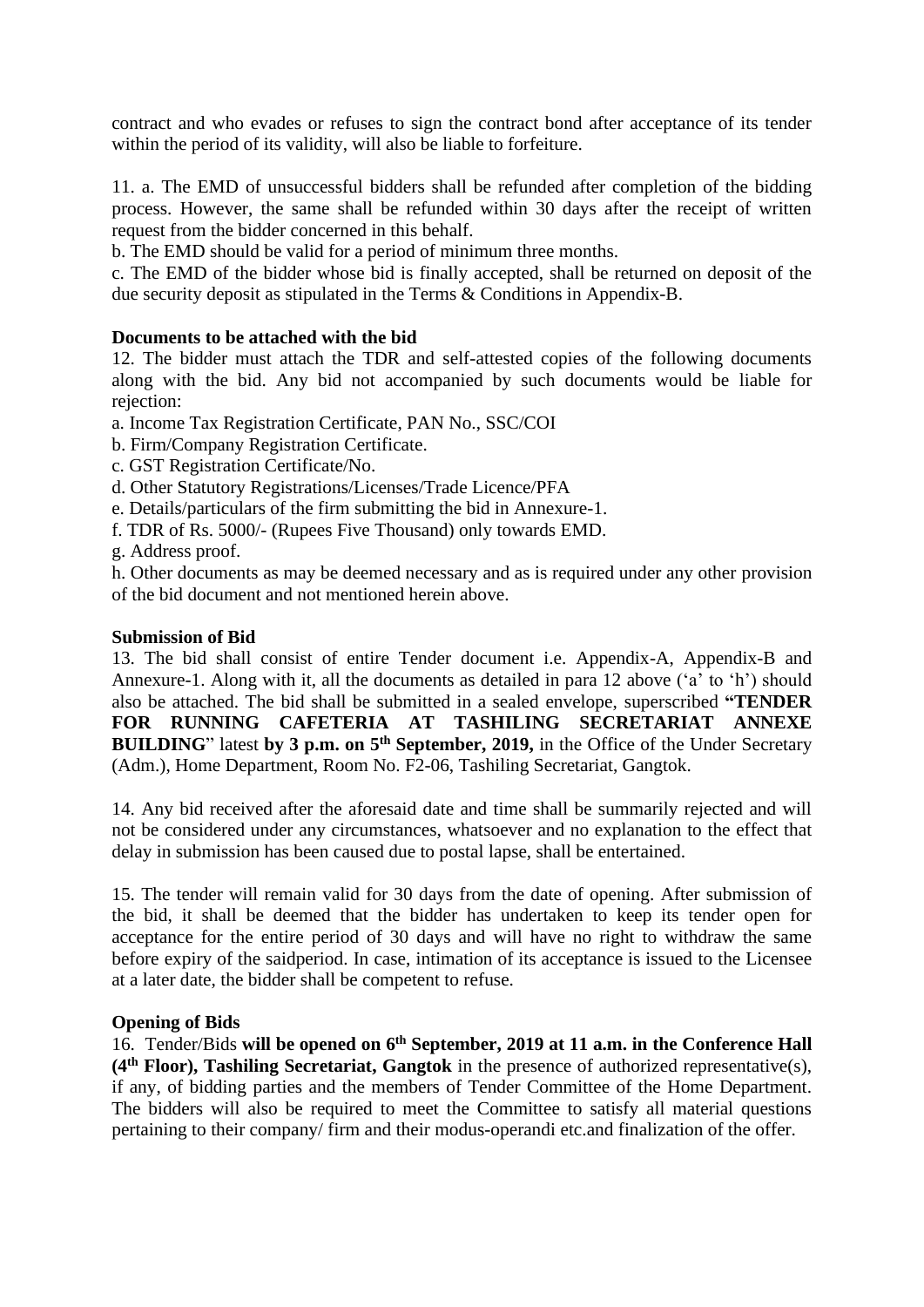17. The party, whose tender is accepted, will have to sign an agreement within 30 days of the award of contract, failing which the Earnest Money deposited by it will be forfeited and the acceptance of its tender may be annulled at the discretion of the Home Department.

## **Evaluation Criteria for Bid Evaluation**

18. The contract will be awarded to the tenderer who has bid the highest amount over and above the minimum reserved licence fee of Rs. 41, 855/- (Rupees Forty one thousand eight hundred and fifty five) per month and fulfils all the terms and conditions.

19. The Licensee shall commence the business within one month of signing of Agreement of contract.

## **Acceptance/Non-acceptance of bids**

20. The tenders that do not fulfil any of the above conditions or are incomplete in any respect, are liable to be rejected.

21. The Home Department reserves the right to accept or reject any or all tenders without assigning any reasons thereof and the bidder shall have no right, whatsoever, to challenge the same.

| Signature of the Tenderer           |  |  |
|-------------------------------------|--|--|
|                                     |  |  |
| Name of the firm Name of the firm   |  |  |
| Full Address & Telephone/Mobile No. |  |  |
|                                     |  |  |

\_\_\_\_\_\_\_\_\_\_\_\_\_\_\_\_\_\_\_\_\_\_\_\_\_\_\_\_\_\_\_\_\_\_\_\_\_\_\_\_\_\_\_\_\_\_\_\_\_\_\_

\_\_\_\_\_\_\_\_\_\_\_\_\_\_\_\_\_\_\_\_\_\_\_\_\_\_\_\_\_\_\_\_\_\_\_\_\_\_\_\_\_\_\_\_\_\_\_\_\_\_\_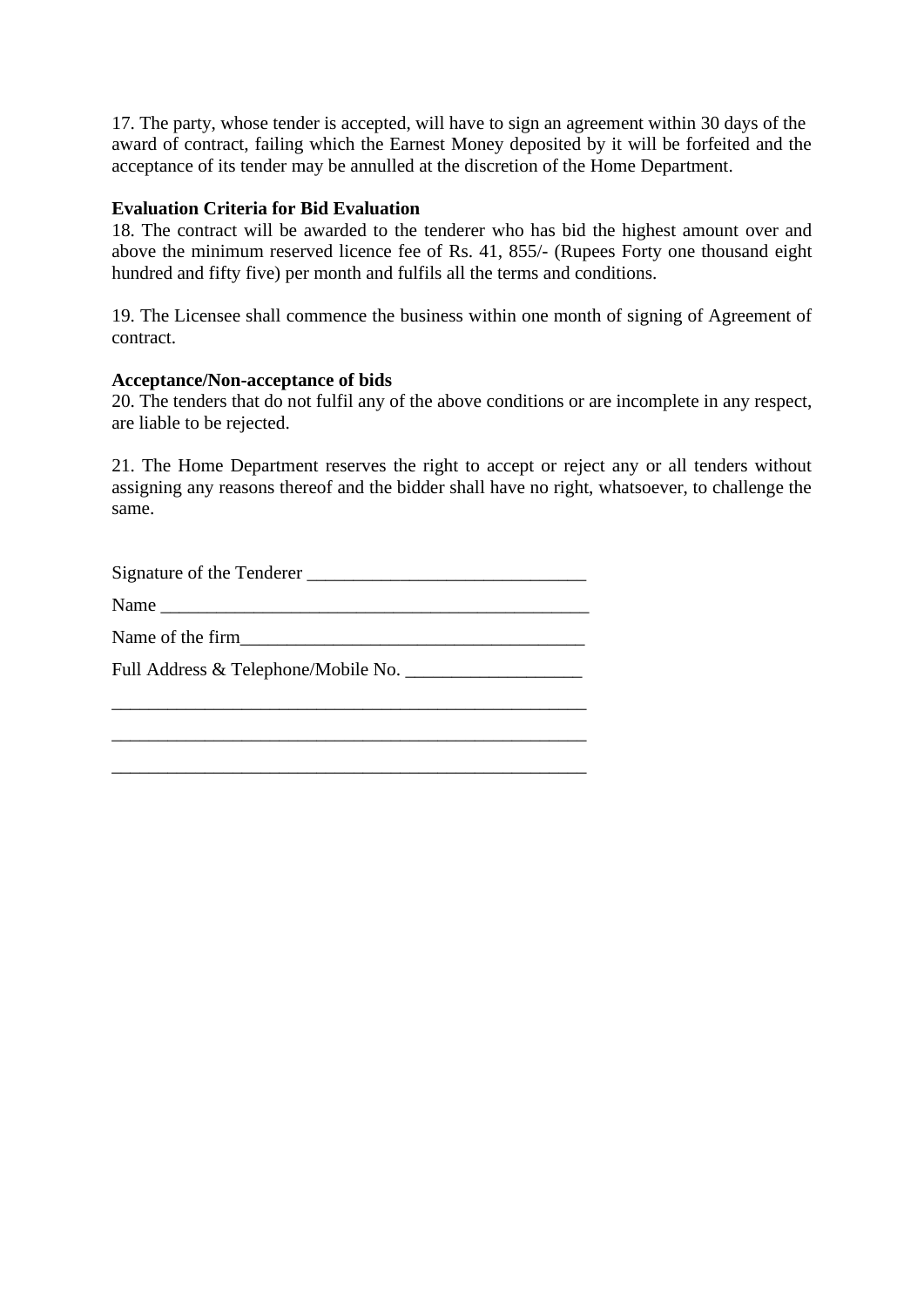## **TERMS & CONDITIONS**

1. **An area measuring 4088.16 sq. feet shall be made available to the successful bidder/Licensee for running cafeteria in the Tashiling Secretariat Annexe building. The Licensee is required to supply tea, coffee, lunch, cold drinks, snacks, etc. to the employees and visitors to the Secretariat.** The contract comprises the necessary arrangement of all raw materials required for the preparation of snacks besides the beverages, sweets, lunch, preparation of food items, and serving the prepared articles to the customers, including provision of all materials, equipment for preparation and serving of the articles. This will also include transportation, cost of materials and labour. The Licensee shall make his own arrangement for safe storage of materials and accommodation for its staff etc.

#### **Duration**

2. The duration of contract will be for **one year** from the date of signing the contract**,** subject to extension thereof on the basis of satisfactory performance, hygiene maintained and rate of food items for a maximum period of **three years**. No further extension of the contract, beyond three years, will take place under any circumstances.

## **Licence Fee, Electricity Charges & Other Provisions for Licensed premises**

3. The Licensee shall be liable to pay the license fee as per the accepted bid for the cafeteria space regularly by  $7<sup>th</sup>$  of each successive month. The payment shall be in the form of **Demand Draft** in favour of **"The Sr. Accounts Officer, Home Department, Government of Sikkim**".

4. In case of failure to pay the License fee as per the accepted bid within the stipulated time as aforesaid, the Licensee shall be liable to pay penalty of **Rs. 100/-** per day over and above the accepted bid on cumulative basis towards delay payment.

5. Besides, the Licensee shall also be liable to pay the electricity charges and water charges on actual consumption basis to the Energy & Power Department and Public Health Engineering Department at the rates prevailing along with the payment of monthly Licence fee. For the purpose, there shall be a meter installed in the cafeteria by the Energy & Power Department and Public Health Engineering Department. The details of the payment shall be presented to the Under Secretary (Adm.), Home Department by the  $15<sup>th</sup>$  day of the succeeding month.

6. However in case of non-payment of electricity charges and water charges in time, the Licensee shall be bound to pay penalty towards belated payment to the Energy  $\&$  Power Department and Public Health Engineering Department.

7. Non-payment of Licence fee, the electricity charges, water charges and other charges, if any within time shall be deemed to be a serious breach of contract and may lead to termination of the contract at the discretion of the Home Department.

8. The Licensee shall use the premises ONLY for which it has been provided by the Home Department under the contract. The use of the premises for other purposes will lead to the suspension/termination of the contract.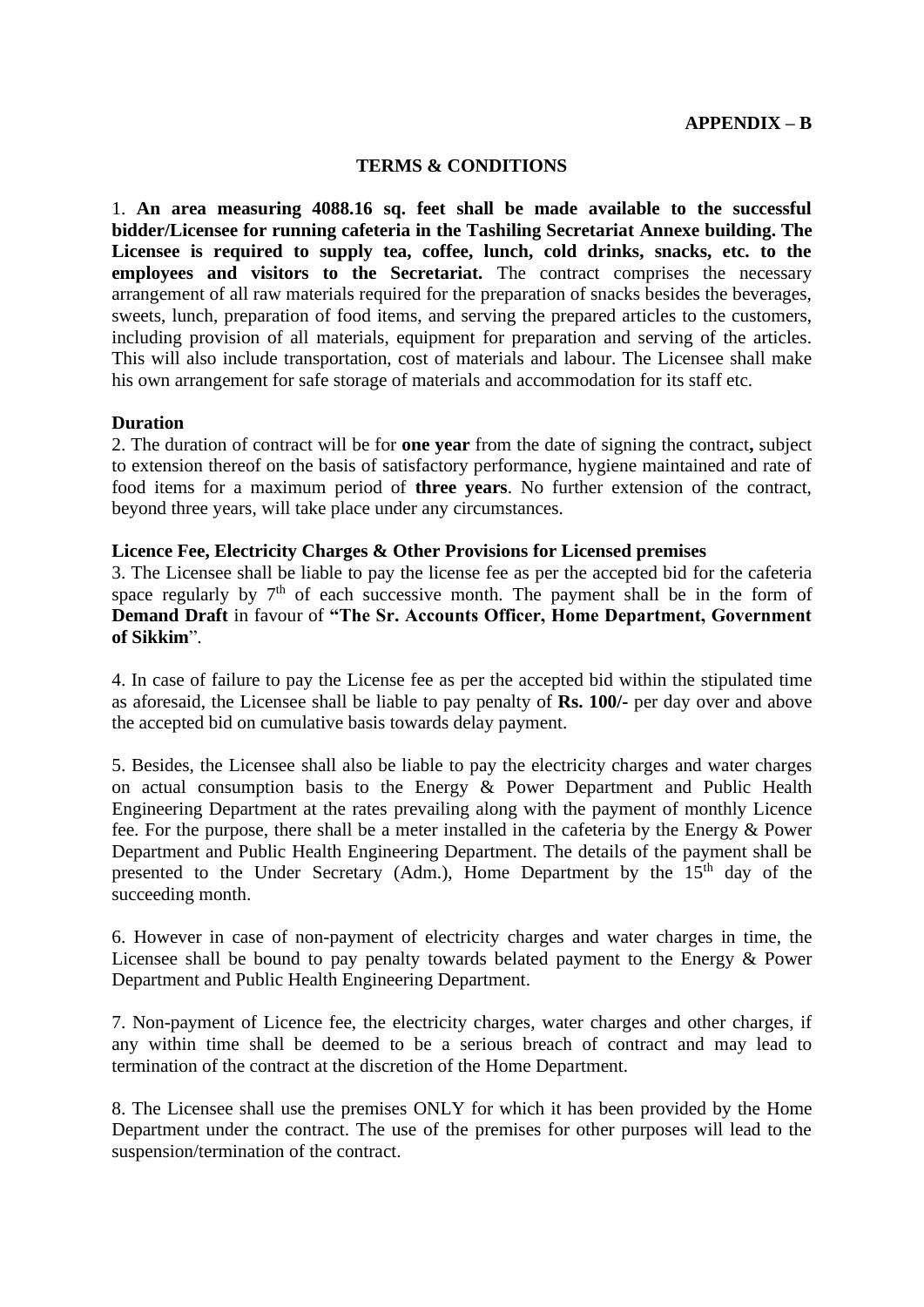9. The Licensee shall not use the premises for residential purposes or for any other purposes without prior written permission of the Home Department. The Licensee shall always use the premises in a prudent and careful manner.

## **Assignment & Subletting**

10. The Licensee shall not assign the contract or any part thereof or any benefit or interest thereon or there-under without written consent of the Home Department. The whole of the charge included in the contract shall be executed by the Licensee or his authorized competent representative(s). The Licensee shall be responsible for the acts, defaults and neglects of its workmen, fully being deemed as those of the Licensee itself.

11. If at any time, it is detected that the cafeteria has been sublet or assigned to any other entity by the Licensee, the Home Department would be at liberty to terminate the contract forthwith without giving any time to the Licensee and further to take over the possession of the given premises and/or to hand over the same to any other party at its sole discretion.

12. The entire business of the cafeteria shall be carried out in the name and at the behest of the Licensee.

13. The Licensee or his authorized/competent representative whose intimation would be provided in writing in advance to the Home Department, shall at all times be available in the cafeteria and the business of the cafeteria shall not be carried out by any other person/ entity under any circumstances.

14. In normal course, the Licensee or his authorized competent person should be available in the cafeteria/canteen. However if for any reason, the Licensee is not in a position to be available in the cafeteria consecutively for more than 3 days, a prior permission will have to be obtained from the Home Department, failing which, it will be deemed that the Licensee has violated an essential condition of the contract and the Licensee may be dealt with in an appropriate manner for this default which may include adequate penalty at the discretion of the Home Department.

## **Cafeteria Timing, Facilities and Services etc.**

15. The Cafeteria shall operate on all working days. Skeleton services will be provided on holidays whenever required.

16. The cafeteria shall operate from 7 a.m. to 7 p.m.

17. All necessary furniture and other infrastructure shall be provided by the Licensee.

18. Safety standards should be maintained. Fire extinguishers, sand buckets, should be installed in accessible places and should be in working conditions. First aid measures should also be available for emergencies.

19. Small set of services/items for sale along with the price list should be prominently displayed in legible font. Printed price menu should also be made available on tables. All items in price list should be made available to the customer.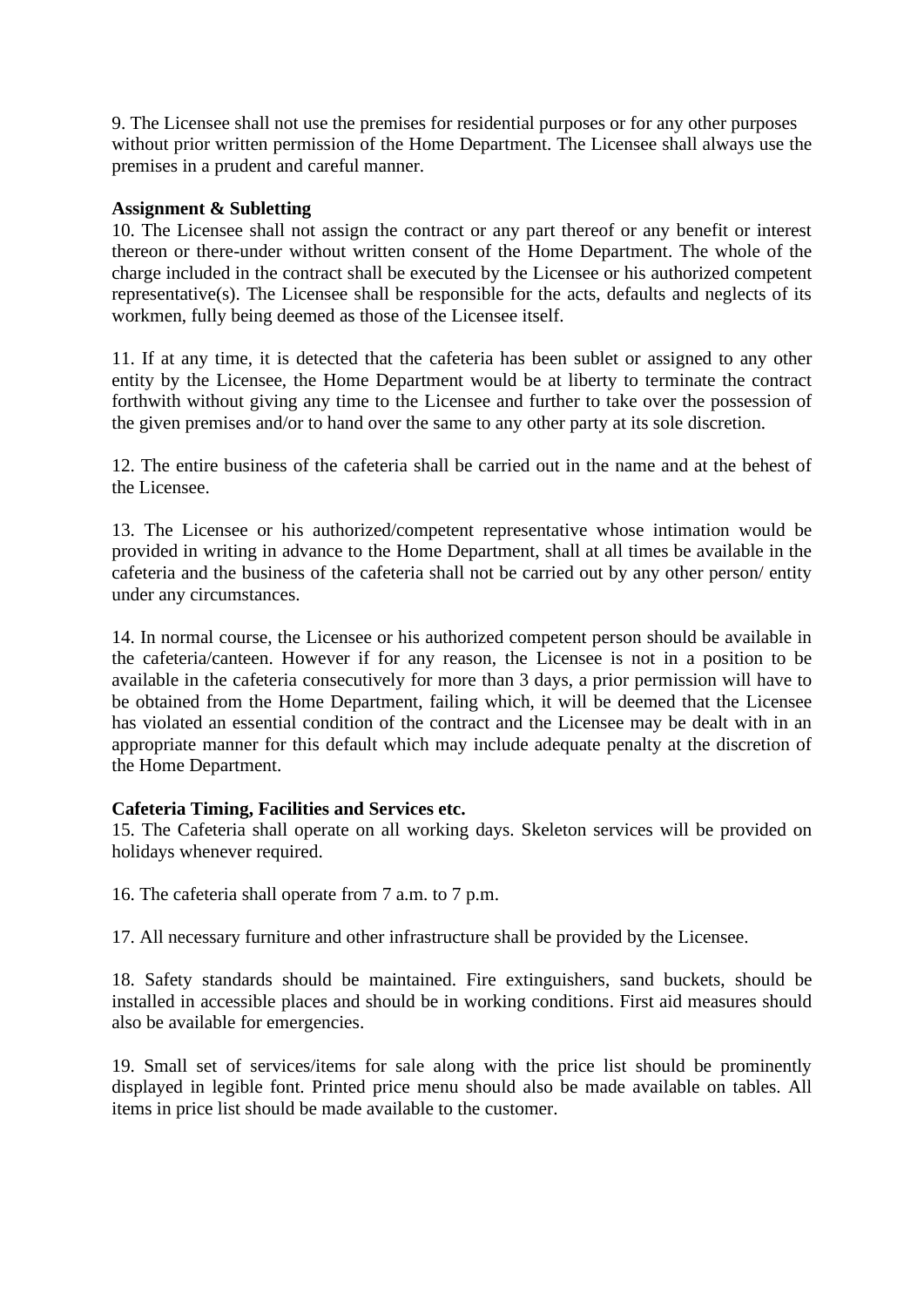20. The Licensee shall have to provide proper and smooth services to the customers to their satisfaction.

21. The Licensee shall be absolutely liable for payment of GST to the respective department on items sold in the cafeteria/canteen. The Home Department shall have no liability, whatsoever, in this regard and shall be deemed to be immune and indemnified in all respects.

22. The Licensee shall further be liable to pay to the Home Department GST at the rate applicable from time to time on the Licence fee payable by it. The GST shall be payable over and above the Licence fee and the Office concerned shall for accounting purposes issue a Tax invoice/receipt with GSTIN to the vendor in confirmation thereof.

23. The Licensee shall also be liable to pay all other taxes, levies and other legal payables that may be applied by the Government, local authorities and other competent forums from time to time.

24. The Licensee shall not tamper with the trees, plants, shrubs hedges, lawns and flowers standing or maintained on or around the said cafeteria or in other places of the campus.

25. The Licensee shall not make any addition or alteration to the building of the said shop/premises or tamper with the fittings or electrical installations therein, nor make any unauthorized constructions or extension to the electricity or water supply lines, without the specific written permission of the Home Department in this behalf.

## **Quality, hygiene & cleanliness**

26. The Licensee shall maintain the quality in preparation of articles, constant supply of cold drinking water & availability of fresh items. There shall be no compromise in regard to the quality of items to be sold in the Cafeteria.

27. The Licensee shall maintain full hygienic conditions in the Cafeteria/canteen, in storage, preparation and servicing of eatables and in keeping the floor, furniture, utensils, crockery, cutlery neat and clean, so as to maintain the standards and aesthetic values in the Cafeteria/canteen. The Licensee shall also have to make his own arrangements for safe storage of materials including the food items.

28. The premises should be kept well ventilated and well lit. No display/encroachment is allowed outside the premises.

29. The Licensee will make arrangements for cleanliness of the cafeteria and its surroundings to the satisfaction of the Home Department. The Licensee shall also be responsible for safe and hygienic disposal of the cafeteria waste. Garbage and waste disposal should be done as per the Gangtok Municipal Corporation norms. Pest/rodent control should be done regularly every six months.

30. Old/stale and expired items (i.e. beyond expiry date) should not be kept in the cafeteria/canteen.

31. Usage of Styrofoam cups and plastic bags is prohibited and the same shall not be used any under circumstances, whatsoever. Instead use of Paper bags/plates/cups/etc. is encouraged. Cloth bags may be made available for users (at nominal charges).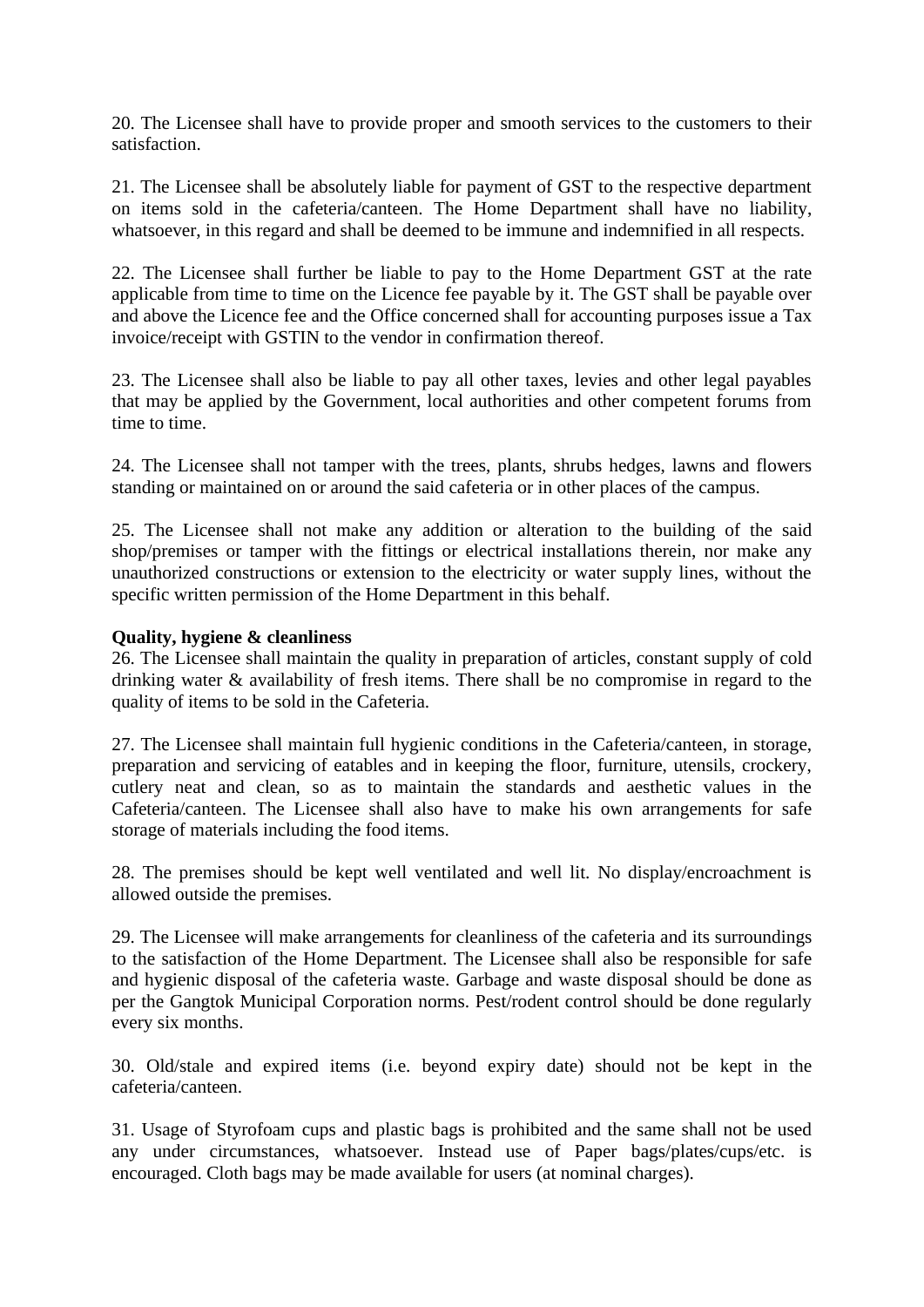## **Fuel for Cooking**

32. The Licensee shall use only LPG cylinders or Induction stove/heaters for cooking and no other fuel. Accordingly, the Licensee shall ensure obtaining commercial LPG connection.

## **Deployment of Workmen**

33. The Licensee shall employ in running the cafeteria only such persons as are careful, skilled, experienced in their trades, dutiful, sober, well behaved and rules compliant.

34. The Licensee shall neither employ any child labour nor any worker who is below 18 years of age.

35. All the workers shall invariably carry their ID Cards (to be provided by the Licensee at its own costs) and shall be produced to the security personnel and other Home Department authorities, whenever asked for.

36. The bearers for servicing in Cafeteria will have to be provided uniforms by the Licensee during the working hours at its own cost and they will be unfailingly required to wear in neat and tidy manner the uniforms during working hours.

37. The Licensee shall be absolutely responsible for strict adherence of discipline and good conduct by its workers.

38. The Licensee shall be bound to remove any such worker and disallow him/her from entering into the Secretariat premises whom the Home Department does not deem appropriate to continue within the premises for administrative or any other reasons.

39. The Licensee shall have absolute authority in regard to the engagement, disengagement, suspension, termination, retrenchment, dismissal and discharge etc. of its workmen and for all disciplinary actions against them.

40. The Licensee shall be absolutely liable in regard to any dispute or other matters concerning its workmen which are initiated in any forum or court of law and shall further be liable to meet and discharge all the liabilities that may arise on account of its relationship with its worker from the decisions of any court including all liabilities as are thrust upon by virtue of the provisions of any labour law being in force at the time besides other statutory liabilities.

41. The Licensee shall further be liable to make good the loss to the property of the Home Department, if any that may be caused on account of any non responsible action on the part of its workers, whether deliberate or otherwise.

## **Compliance of Statutory Obligations and Other Provisions**

42. It is understood that a number of enactments and laws would apply to the Licensee, which are supposed to be complied by the Licensee in letter and spirit and in particular to laws relating to minimum wages to worker, employees compensation and Goods and Service Tax etc.

43. The Licensee shall ensure that no tobacco product is sold at the cafeteria/canteen.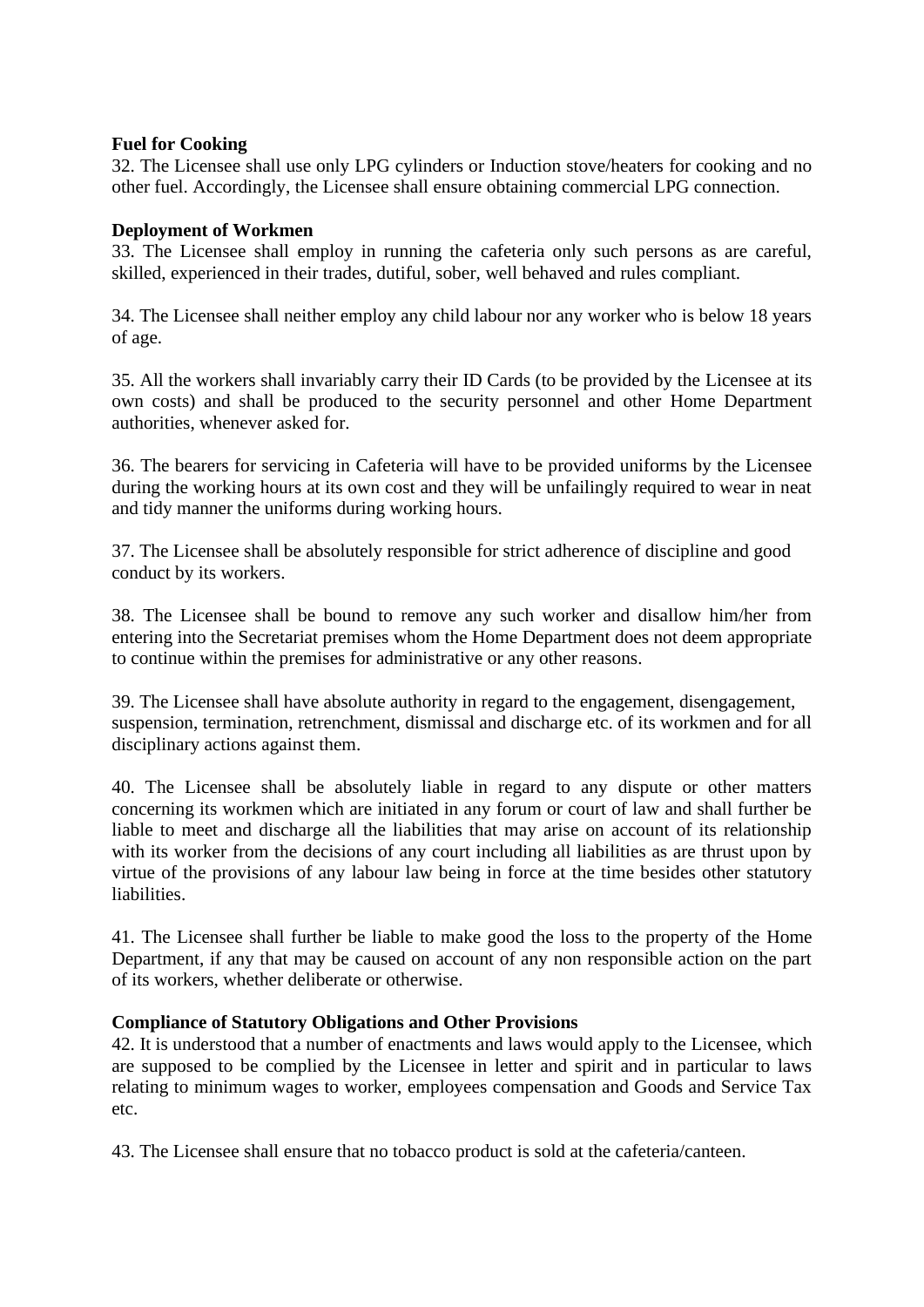44. The Licensee shall be liable to ensure compliance of all enactments, rules, regulations and of other authorities besides the instructions of the Home Department that may be in force from time to time including all the labour laws, employees compensation and the minimum wages, as well as Weights and Measures and Prevention of Food Adulteration etc.

45. The Licensee shall ensure that it and its employees' do not adversely affect the peaceful and congenial atmosphere of the Secretariat premises.

## **Security Deposit**

46. The Licensee shall have to furnish security deposit equivalent to three month's licence fee that has been bid and accepted through FDR of any nationalised Bank drawn in favour of "The Sr. Accounts Officer, Home Department" payable at Gangtok, and which should be valid for minimum six months after the completion of the contract duration.

47. If at any time, due to any reasons as mentioned in the foregoing clauses or otherwise, any shortfall is caused to the security deposit money, the Licensee shall be liable to make good such short fall within fifteen days of the receipt of notice in this behalf, through another FDR deposit as aforesaid.

48. In case of, in which under no clause(s) of this contract, the Licensee shall have rendered himself liable to pay compensation amounting to the whole of his Security Deposit, the Secretary, Home Department shall have the power to adopt the following course as may be deemed by him best suited to the Home Department. To rescind the contract (of which decision, notice in writing to the Licensee by him through competent authority, shall be conclusive evidence) in which case, the security deposit of the Licensee shall stand forfeited and be absolutely at the disposal of the Home Department. Besides, for the recovery of any amount in excess of the security money, the Home Department shall be at liberty to adopt such legal recourse, as it may deem appropriate at the time.

49. If the Licensee breaches any terms and conditions of the agreement which is deemed to be serious by the Home Department, its security deposit may be forfeited either in part or in full as the Home Department may deem appropriate, at its discretion.

## **Complaint Mechanism**

50. The Licensee shall be liable to be penalized or fined in cases of defaults and negligence on its part or for complaints in the manner provided hereafter at the discretion of the Home Department. Such penalty or fines shall be imposed through the Secretary, Home Department according to the nature of the complaints. The first penalty in such case would be to the tune of Rs. 1,000/-, Rs. 2,000/-, the second time and Rs.5,000/-, the third time.

51. However if the complaints of identical nature still persist, the Home Department would be at liberty to terminate the contract forthwith without giving any more notices.

## **Termination of contract**

52. Either party may terminate the contract by giving 60 days notice to the other party without assigning any reasons, whatsoever.

53. The contract may be terminated in terms of any provisions stipulated elsewhere in the contract.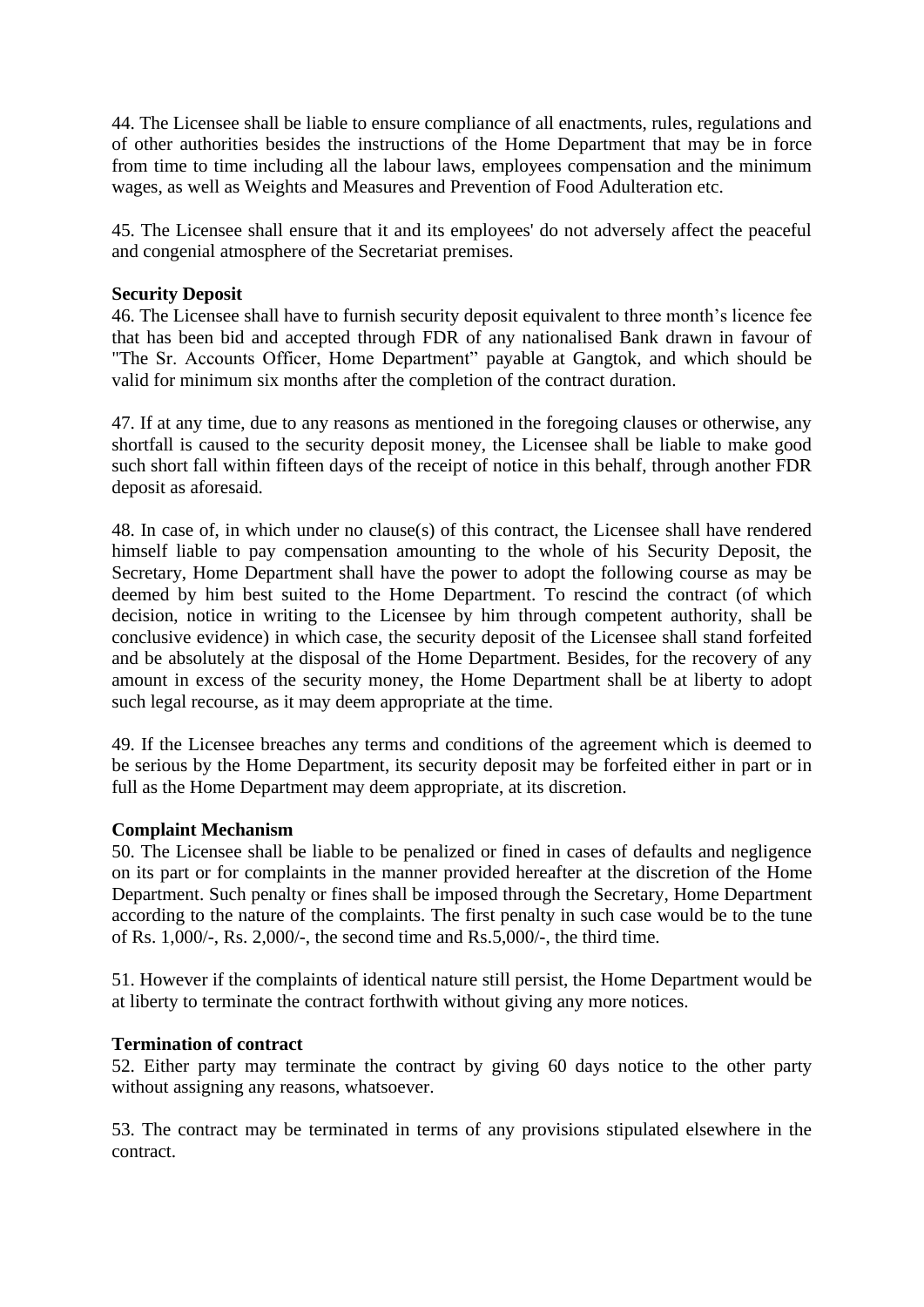54. In case, the contract is terminated or it comes to an end by efflux of time, the Licensee shall handover the vacant possession of the licensed premises within 07 days of contract coming to an end. Failure to handover the vacant possession of the premises as aforesaid, would render the contract to pay a penal rent to the Home Department at such rate as the Home Department may deem appropriate at its absolute discretion. The penal rent under no circumstances shall be subject to question and it is the specific term of this contract.

55. The Home Department shall further be within its absolute rights to enter the premises and assume absolute possession of the premises licensed under this contract from the Licensee and the same shall not be subject to challenge. All the goods belonging to the Licensee in such circumstances shall be deemed forfeited there-from and may be sold or put to auction at the discretion of the Home Department. The Home Department may, if it so desires, proceed against the Licensee in terms of provisions of Public Premises (Eviction of Unauthorized Occupants) Act, 1971 since the entire premises is governed by the provisions of the said Act in case of non handing over its possession to the Home Department as aforesaid.

#### **Jurisdiction**

56. All matters and disputes under this contract shall be subject to the jurisdiction of Courts at Gangtok, East Sikkim only.

|                   | Full name of the Tenderer: |
|-------------------|----------------------------|
| Name of the Firm: |                            |
| Address:          |                            |
|                   |                            |
| Mobile No.        |                            |
| Seal              |                            |